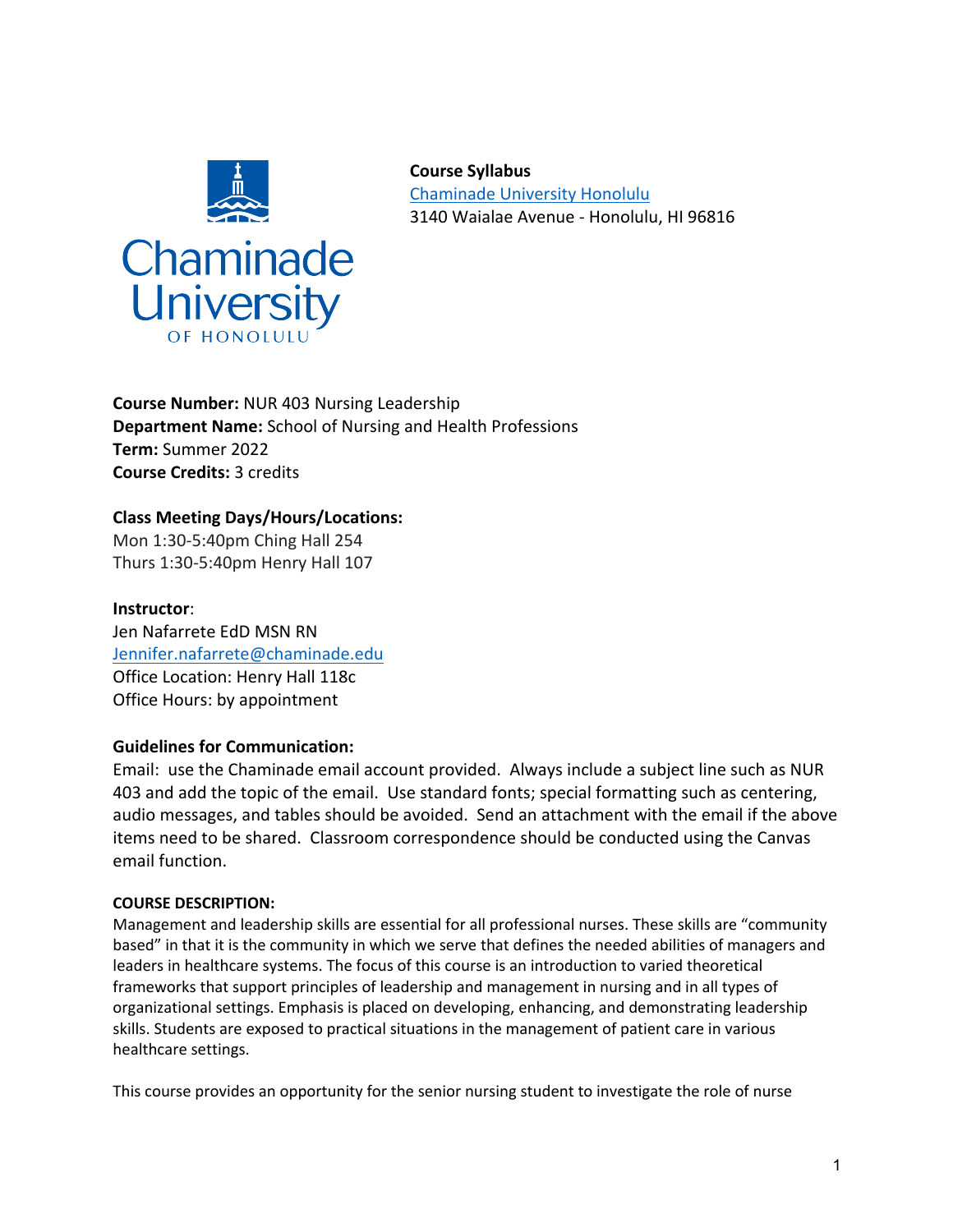managers and leaders and to prepare for the practice of nursing management within various healthcare settings. Organizational structure, methods of nursing care delivery, comparison of management and nursing processes, decision-making, change, communication skills, collaboration, team building, ethical considerations, interpersonal skills of effective nursing leadership and management, and organizational issues related to the quality of client, family, and personnel outcomes are integrated in the course.

# **Marianist Values**

This class represents one component of your education at Chaminade University of Honolulu. An education in the Marianist Tradition is marked by five principles and you should take every opportunity possible to reflect upon the role of these characteristics in your education and development:

- 1. Education for formation in faith
- 2. Provide an integral, quality education
- 3. Educate in family spirit
- 4. Educate for service, justice and peace
- 5. Educate for adaptation and change

# **Native Hawaiian Values**

Education is an integral value in both Marianist and Native Hawaiian culture. Both recognize the transformative effect of a well-rounded, value-centered education on society, particularly in seeking justice for the marginalized, the forgotten, and the oppressed, always with an eye toward God (Ke Akua). This is reflected in the 'Olelo No'eau (Hawaiian proverbs) and Marianist core beliefs:

- 1. Educate for Formation in Faith (Mana) E ola au i ke akua (ʻŌlelo Noʻeau 364) May I live by God
- 2. Provide an Integral, Quality Education (Na'auao) Lawe i ka maʻalea a kūʻonoʻono (ʻŌlelo Noʻeau 1957) Acquire skill and make it deep
- 3. Educate in Family Spirit ('Ohana) ʻIke aku, ʻike mai, kōkua aku kōkua mai; pela iho la ka nohana ʻohana ('Ōlelo Noʻeau 1200) Recognize others, be recognized, help others, be helped; such is a family relationship
- 4. Educate for Service, Justice and Peace (Aloha) Ka lama kū o ka noʻeau (ʻŌlelo Noʻeau 1430) Education is the standing torch of wisdom
- 5. Educate for Adaptation and Change (Aina) ʻAʻohe pau ka 'ike i ka hālau hoʻokahi (ʻŌlelo Noʻeau 203) All knowledge is not taught in the same school

**PREREQUISITES:** Senior standing in the nursing program

**CO-REQUISITES:** NUR 401, NUR 402, or NUR 405, NUR 404

**COURSE LEARNING OUTCOMES:** At the end of this course, the student should be able to:

- 1. Examine the structure, function and types of various healthcare organizations;
- 2. Analyze the nursing care delivery systems used in delivering care to different populations in a variety of settings;
- 3. Relate the management function of planning, organizing, directing, coordinating and controlling to the role of the nurse manager;
- 4. Distinguish leadership styles and decision-making models that are appropriate for the practice of nursing and delivery of nursing services;
- 5. Apply principles of quality improvement in the management of human resources and health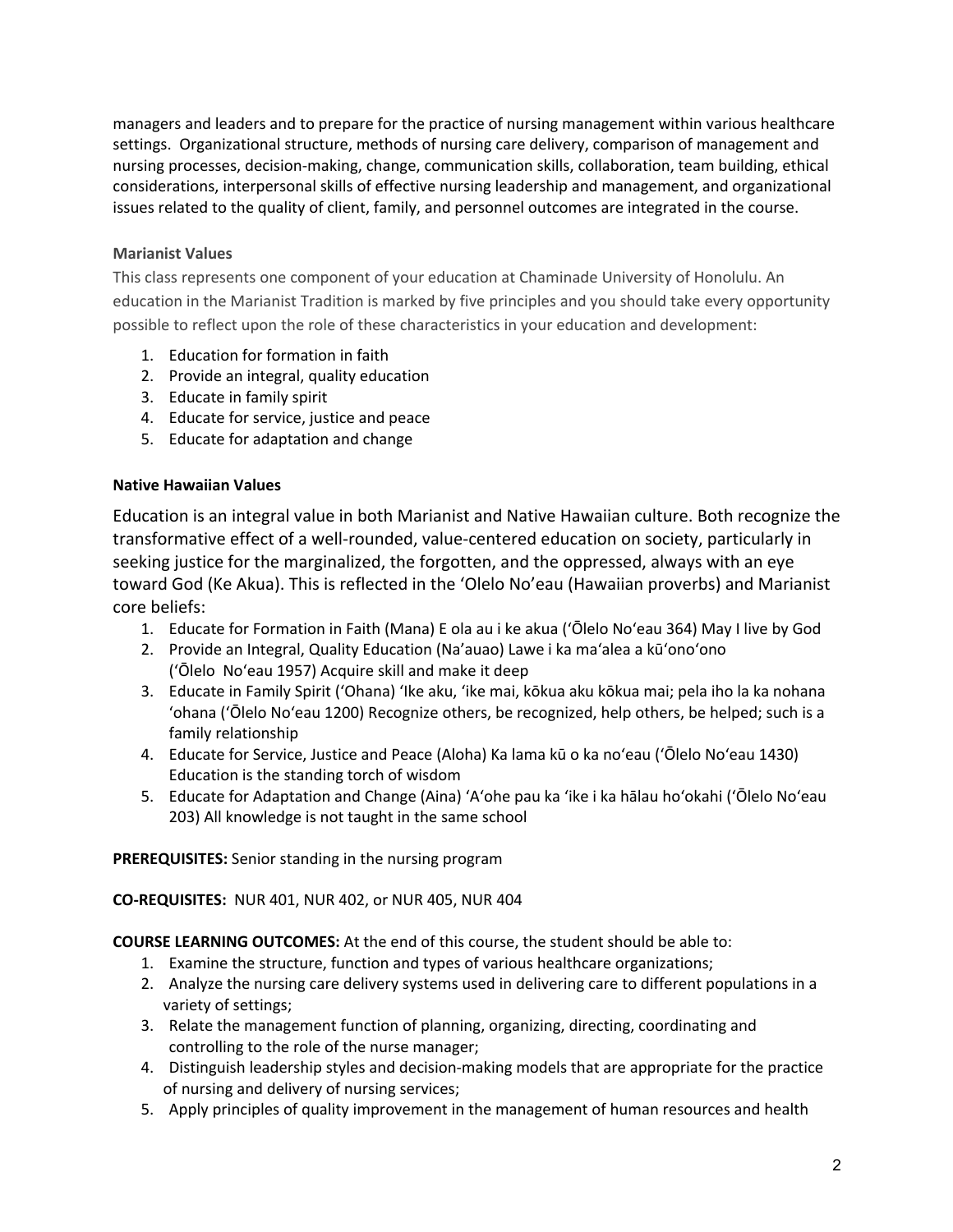care services;

- 6. Assess power, empowerment and conflict resolution within the framework of the changing healthcare environment;
- 7. Compare clinical information systems and their application to the practice of nursing; and
- 8. Apply management and leadership principles to personal career development.

### **Additional Service-Learning Outcome:**

Demonstrate an understanding of the connections between academic work and real-life situations.

### **Alignment of Learning Outcomes**

### **Key progression in professional nurse practice:** Key: I=Introduced, D=Developed, M=Mastered

|                                                           | C | C              | $\mathsf{C}$ | C | C | C | C | C |
|-----------------------------------------------------------|---|----------------|--------------|---|---|---|---|---|
| <b>Program Learning Outcomes</b>                          |   |                | L            | L | L | L | L |   |
|                                                           | Ο | Ο              | Ο            | Ο | Ο | Ο | Ο | Ο |
|                                                           | 1 | $\overline{2}$ | 3            | 4 | 5 | 6 | 7 | 8 |
| PLO#1: Use the nursing process for comprehensive          |   |                |              |   |   |   |   |   |
| assessments of health and illness parameters in patients  |   |                |              |   |   |   |   |   |
| using developmentally, and culturally, appropriate        |   |                |              |   |   |   |   |   |
| approaches.                                               |   |                |              |   |   |   |   |   |
| PLO#2: Provide safe, holistic, patient-centered care      |   |                |              |   |   |   |   |   |
| across the health-illness continuum, across the lifespan, |   |                |              |   |   |   |   |   |
| using state-of-the-art methodologies, and in all          |   |                |              |   |   |   |   |   |
| healthcare settings.                                      |   |                |              |   |   |   |   |   |
| PLO#3: Engage in dialogue about contemporary issues in    |   |                |              |   |   |   |   |   |
| healthcare, effectively advocate in the interest of       |   | D              | D            | D | D | D |   | D |
| patients, and lead others in the professional nursing     |   |                |              |   |   |   |   |   |
| role.                                                     |   |                |              |   |   |   |   |   |
| PLO#4: Communicate and collaborate effectively with       |   |                |              |   |   |   |   |   |
| patients and professionals from a variety of disciplines. |   |                |              | M |   | М |   |   |
| PLO#5: Integrate research and reliable clinical evidence  |   |                |              |   |   |   |   |   |
| to inform their nursing practice.                         | D | D              | D            |   | D |   |   |   |
| PLO#6: Incorporate informatics and healthcare             |   |                |              |   |   |   |   |   |
| technologies into the practice of professional nursing.   |   | M              | M            |   |   |   | M |   |
| PLO#7: Use the determinants of health, tools for          |   |                |              |   |   |   |   |   |
| measurement, and interventions for health promotion       |   | D              | D            | D |   |   |   |   |
| and disease prevention in populations.                    |   |                |              |   |   |   |   |   |
| PLO#8: Describe the elements of health care policy and    |   |                |              |   |   |   |   |   |
| finance within a regulatory environment.                  | D | D              |              |   | D |   |   |   |

|                                  |   | <b>VA</b> |    |  |
|----------------------------------|---|-----------|----|--|
|                                  | ~ | LU        | ́г |  |
| <b>Program Learning Outcomes</b> |   | га<br>cz  |    |  |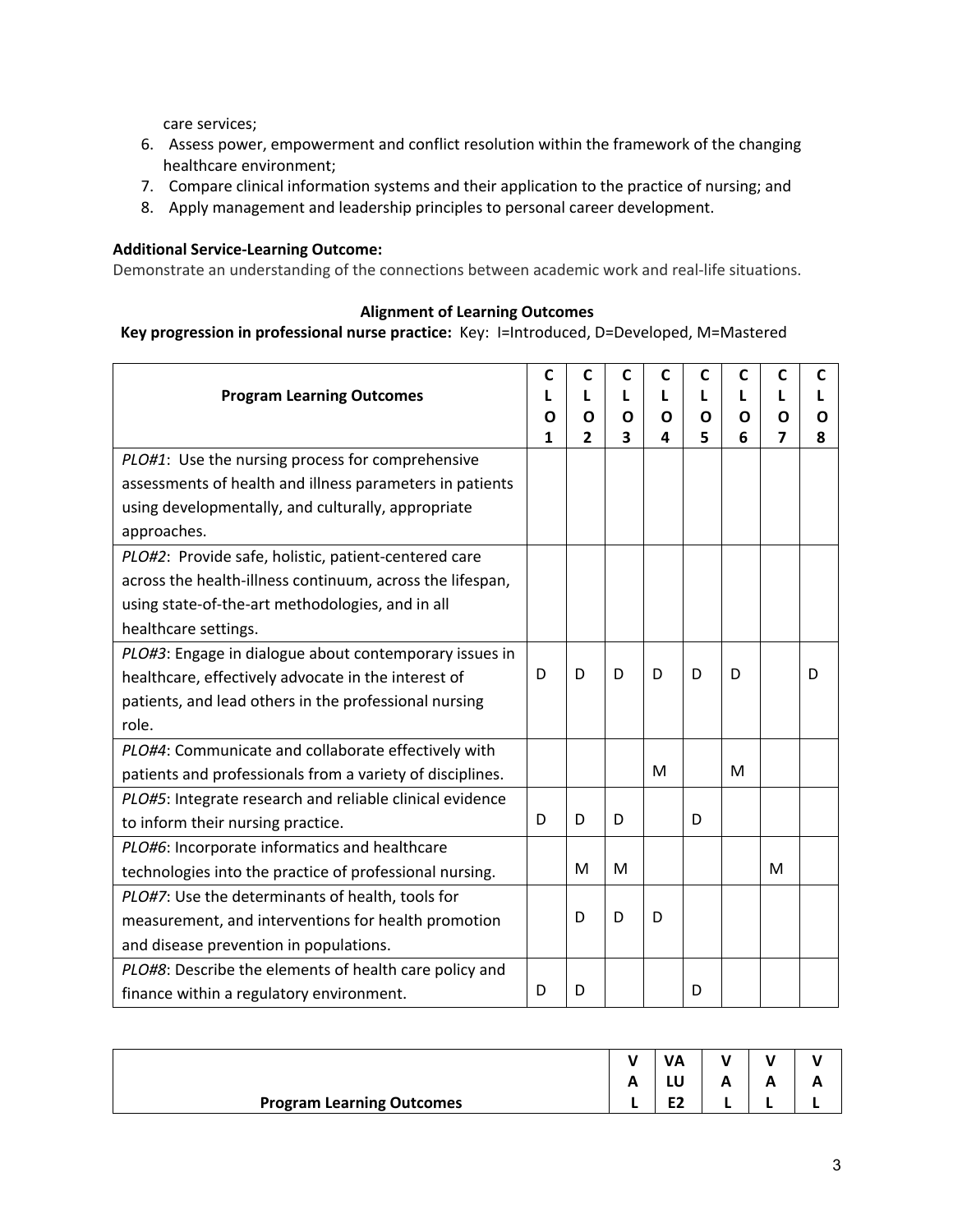|                                                                       | U<br>Е |   | U<br>Е | U<br>E | U<br>E |
|-----------------------------------------------------------------------|--------|---|--------|--------|--------|
|                                                                       | 1      |   | 3      | Δ      | 5      |
| PLO#1: Use the nursing process for comprehensive assessments of       |        |   |        |        |        |
| health and illness parameters in patients using developmentally, and  |        |   |        |        |        |
| culturally, appropriate approaches.                                   | м      | М | м      |        |        |
| PLO#2: Provide safe, holistic, patient-centered care across the       |        |   |        |        |        |
| health-illness continuum, across the lifespan, using state-of-the-art |        |   |        |        |        |
| methodologies, and in all healthcare settings.                        |        | м | м      |        |        |
| PLO#3: Engage in dialogue about contemporary issues in healthcare,    |        |   |        |        |        |
| effectively advocate in the interest of patients, and lead others in  |        |   | D      | D      | D      |
| the professional nursing role.                                        |        |   |        |        |        |
| PLO#4: Communicate and collaborate effectively with patients and      |        |   |        |        |        |
| professionals from a variety of disciplines.                          |        |   | M      | D      | D      |
| PLO#5: Integrate research and reliable clinical evidence to inform    |        | D |        | D      | D      |
| their nursing practice.                                               |        |   |        |        |        |
| PLO#6: Incorporate informatics and healthcare technologies into the   |        | M |        |        | D      |
| practice of professional nursing.                                     |        |   |        |        |        |
| PLO#7: Use the determinants of health, tools for measurement, and     |        |   |        |        |        |
| interventions for health promotion and disease prevention in          |        | M |        |        | D      |
| populations.                                                          |        |   |        |        |        |
| PLO#8: Describe the elements of health care policy and finance        |        |   |        | D      | D      |
| within a regulatory environment.                                      |        |   |        |        |        |

| <b>Program Associated Hawaiian Core Values</b>                                                                     |   | c<br>O<br>2 | C<br>3 | C<br>Ω<br>4 | С<br>Ω<br>5 | O<br>6 | c<br>Ω | ი<br>8 |
|--------------------------------------------------------------------------------------------------------------------|---|-------------|--------|-------------|-------------|--------|--------|--------|
| 1. Patient Centered-Care<br>Ka malama olakino pili pono I ia kanaka                                                |   | D           | D      |             |             |        |        |        |
| 2. Community Based Care<br>Ka malama olakino ma o ke kajaulu                                                       |   | D           |        |             |             |        |        |        |
| Developmentally and Culturally Appropriate<br>3.<br>Care<br>Ka malama olakino noka ho`omohala a me ka<br>mo'omeheu | D |             |        | D           |             |        |        |        |
| 4. Care Across the Lifespan<br>Ka malama olakino o ka wa ola                                                       |   | D           | D      |             |             |        |        |        |

# **REQUIRED TEXTS:**

● ATI Content Mastery Series. (2019). *Learning System Package*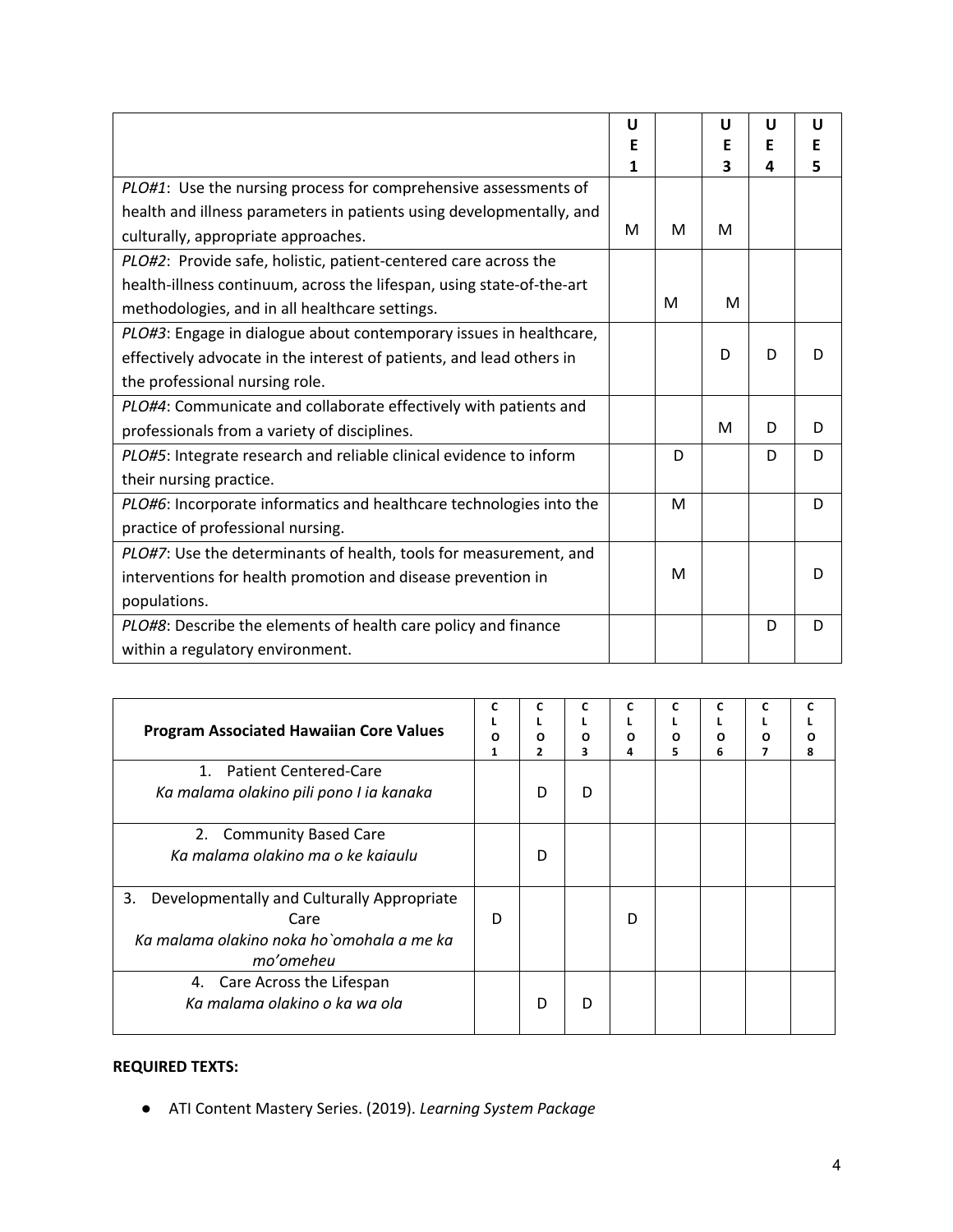| <b>COURSE GRADING:</b> | $A = 90 - 100$ |
|------------------------|----------------|
|                        | $B = 80 - 89$  |
|                        | $C = 70-79$    |
|                        | D=60-69        |
|                        | F=59 and below |

# **OF NOTE: scores will not be rounded up (i.e., 69.9% is 69% = D) & there are no extra credit allowances**

### **COURSE REQUIREMENTS/METHOD OF EVALUATION:**

| Cover Letter, Resume, Portfolio, Interview |     |  |  |
|--------------------------------------------|-----|--|--|
| Sigma Theta Tau Nurse Manager Certificate  |     |  |  |
| Exam                                       | 30% |  |  |
| Debate                                     | 10% |  |  |
| <b>ATI Practice and Remediation</b>        | 10% |  |  |
| Final Exam (ATI Proctored)                 | 10% |  |  |

All assignments are DUE as noted in your Canvas page. *No late assignments will be accepted without prior instructor agreement*. The ATI Remediation templates should be done after both 2019 Leadership Practice Assessment A and B.

**TEACHING –LEARNING STRATEGIES:** Lecture, discussion, leadership project, virtual simulation, group activities, case studies, student presentation, online tutorials, concept mapping, and debate.

#### **SUPPLEMENTAL MATERIALS:**

The Learning Management System, *Canvas*, is used throughout all of the nursing courses. Course website address: https://chaminade.instructure.com. Hardware requirements: Canvas is accessible from most PCs and Macintosh computers with a reliable Internet connection. Canvas is accessible on all computers available for use on campus. Technical support: click the "*Help*" link to access help through the Canvas guide, the Canvas community or Canvas Support. If you encounter a problem with Canvas be sure to click the "*report a problem*" link to get help for a support agent 24/7.

**Assessment Technologies Institute (ATI)** is an online educational learning system used throughout the nursing courses at CUH SON. Website: https://www.atitesting.com. Complete system requirements are available on the log on page. For all inquiries during office hours use: 1-800-667-7531. After hours technical support, send an email to helpdesk@atitesting.com.

You may have readings assigned from *any of the ATI books as appropriate* for the topic.

**SON COURSE POLICIES:** All policies stated in the Chaminade University and the School of Nursing handbooks are in effect in this course.

### **ATI Policy** Proctored ATI Exam Leadership:

● The benchmark of all ATI content mastery exams is a level 2. If the student obtains below level 1 the student has not been able to demonstrate mastery of the content and is not meeting course expectations. Therefore, if the student obtains below a level 1 on the Leadership ATI content mastery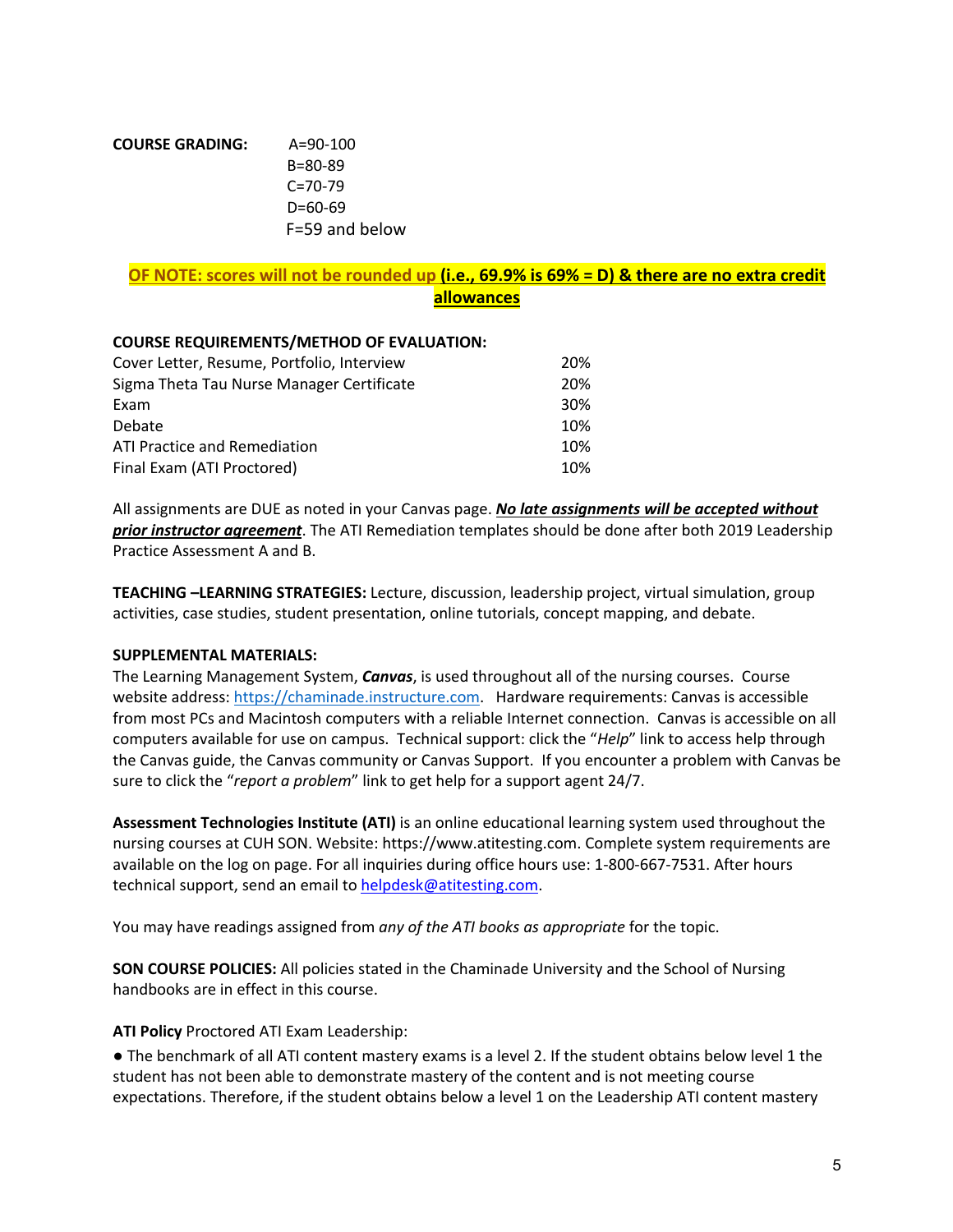examination in this course, the student must complete a focused review, submit active learning templates, and retake the proctored ATI mastery examination by a specified date set by the instructor. If the student is not able to obtain at least a level 1 on the retake examination; the student will fail the course.

● The results of the retake exam will not affect the grade assigned for the first mastery examination taken. ● All students progressing to the next nursing course must remediate regardless of level achieved on the Leadership ATI content mastery exam and must complete a focused review and submit the active learning templates for Leadership ATI content mastery exam to the NUR 490 NCLEX seminar faculty prior to the Leadership ATI examination in that course.

### **ATI Procedures**

- 1. Dates for practice exams must be scheduled in advance and listed in the course syllabus.
- 2. After taking a practice exam the student must create a focused review from the ATI website and select "all missed topics" to review
- *3.* The student is required to complete a handwritten active learning template for each topic reviewed and submit a hard-copy to the faculty member for each practice exam taken.
- *4.* The faculty member will turn on the rationales for the right and wrong answers for the practice ATI examinations in preparation for the proctored exams after the assigned submission date of the focused review.
- 5. Students will take the practice exams again and read the rationales provided by ATI for the right and wrong answers (even if the student obtained the correct answer); this will help them study the material.
- 6. Faculty may assign further remediation requirements.

**Academic Honesty:** Nursing students are responsible for promoting academic honesty in all educational settings. Nursing students represent Chaminade University and the School of Nursing and as such are expected to demonstrate professional, ethical behavior in the classroom, in laboratory settings, in the clinical setting, and in the community. Please refer to "*Professional Behaviors"* in the 2019-2020 Student Handbook for an in-depth explanation. The Chaminade student nurse shall be committed to the Marianist values and the core values of the School of Nursing.

**Course Atmosphere:** This is a rigorous course. Students are expected to read and prepare for class to participate in class discussions. Integrative case studies are key to the class and require preparation from the student.

**Attendance:** Class is mandatory and students are expected to attend all classes. The classroom is a teaching and learning environment where there is an exchange of knowledge and experience, so it is essential that students attend class and participate in classroom activities to maximize individual learning. Each student will be encouraged to develop professional accountability based on entrance into the nursing field with a work ethic that reflects personal responsibility, initiative, and teamwork. Students should notify the instructor by phone or e-mail when illness prevents them from attending class and make arrangements to complete missed assignments. Any student who stops attending class without officially withdrawing may receive a failing grade. Unexcused absences equivalent to more than a week of class may lead to a grade reduction for the course. Any absence of two weeks or more must be reported to the Associate Provost and the Records Office by the instructor.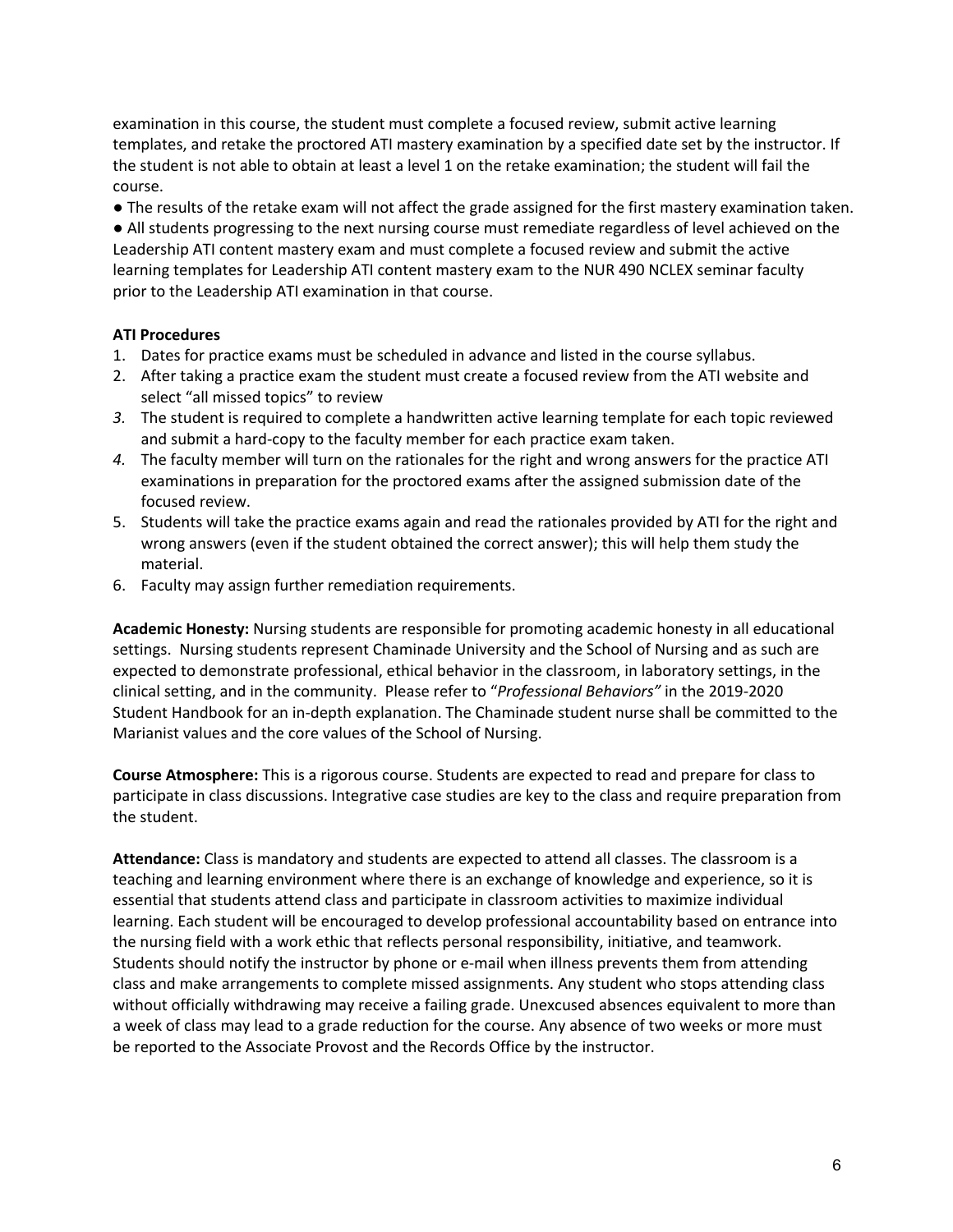**Academic Conduct:** Please refer to and follow all policies and procedures included in the Student Handbook and carefully read all areas. Please pay attention to the sections that discuss plagiarism, classroom respect, student conduct, freedom of speech, and all academic policies regarding grading.

**Writing policy:** All papers should demonstrate mastery of grammar, punctuation, spelling and syntax expected of college level students. Use of APA is required for all papers. If you need writing assistance, please seek help from Student Support Services and the Academic Achievement Program. All papers are to be word processed, proofread, and solely the work of the author.

**Testing policy:** Students are expected to take tests on the designated day. In case of an emergency, please contact the instructor prior to the test so that an alternate plan can be made. Failure to do so will result in a zero. Approval for taking a make-up test must be granted by the instructor. Students are required to take the final exam as designated. Do not make any travel plans as there will no makeup for this reason and students will receive a zero in the exam.

**Cell phones and other electronic devices**: Use of music devices and cell phones is prohibited during all nursing classes at Chaminade, unless specifically permitted by your instructor. In addition, use of cell phones and music devices in any class is discourteous and may lead to suspicion of academic misconduct. Students who cannot comply with this rule will be asked to leave class and may receive unsatisfactory performance for that day. Please refer any questions to the Dean of Nursing & Health Professions.

**Library:** The Sullivan Family Library link is available on the CUH website: http://www.chaminade.edu/library/. Phone: (808) 735-4725

#### **ADA Accommodations:**

Statement from CUH website Chaminade University has an institutional commitment to providing equal educational opportunities for qualified students with disabilities in accordance with state and federal laws and regulations, including the Americans with Disabilities Act of 1990 and 2008, and Section 504 of the Rehabilitation Act of 1973. To provide equality of access for students with disabilities, accommodations (including auxiliary aids and services) will be provided to the extent necessary to comply with state and federal laws. For each student, these accommodations will specifically address those functional limitations of the disability which adversely affect equal education opportunity. Chaminade University has Kōkua ʻIke within the Office of Advising and Career Development to assist qualified students with disabilities in securing such appropriate accommodations. If you would like to determine if you qualify for ADA accommodations, please contact the Counseling Center at (808) 735- 4845 e-mail at counselingcenter@chaminade.edu. The Counseling Center will notify faculty to inform them of the accommodations a student is to receive. However, the nature of your disability if confidential. Please refer any questions to the Dean of Students and review the procedures at http://www.chaminade.edu/student-affairs/counseling-services

### **Title IX Compliance:**

Chaminade University of Honolulu recognizes the inherent dignity of all individuals and promotes respect for all people. Sexual misconduct, physical and/or psychological abuse will NOT be tolerated at CUH. If you have been the victim of sexual misconduct, physical and/or psychological abuse, we encourage you to report this matter promptly. As a faculty member, I am interested in promoting a safe and healthy environment, and should I learn of any sexual misconduct, physical and/or psychological abuse, I must report the matter to the Title IX Coordinator. Should you want to speak to a confidential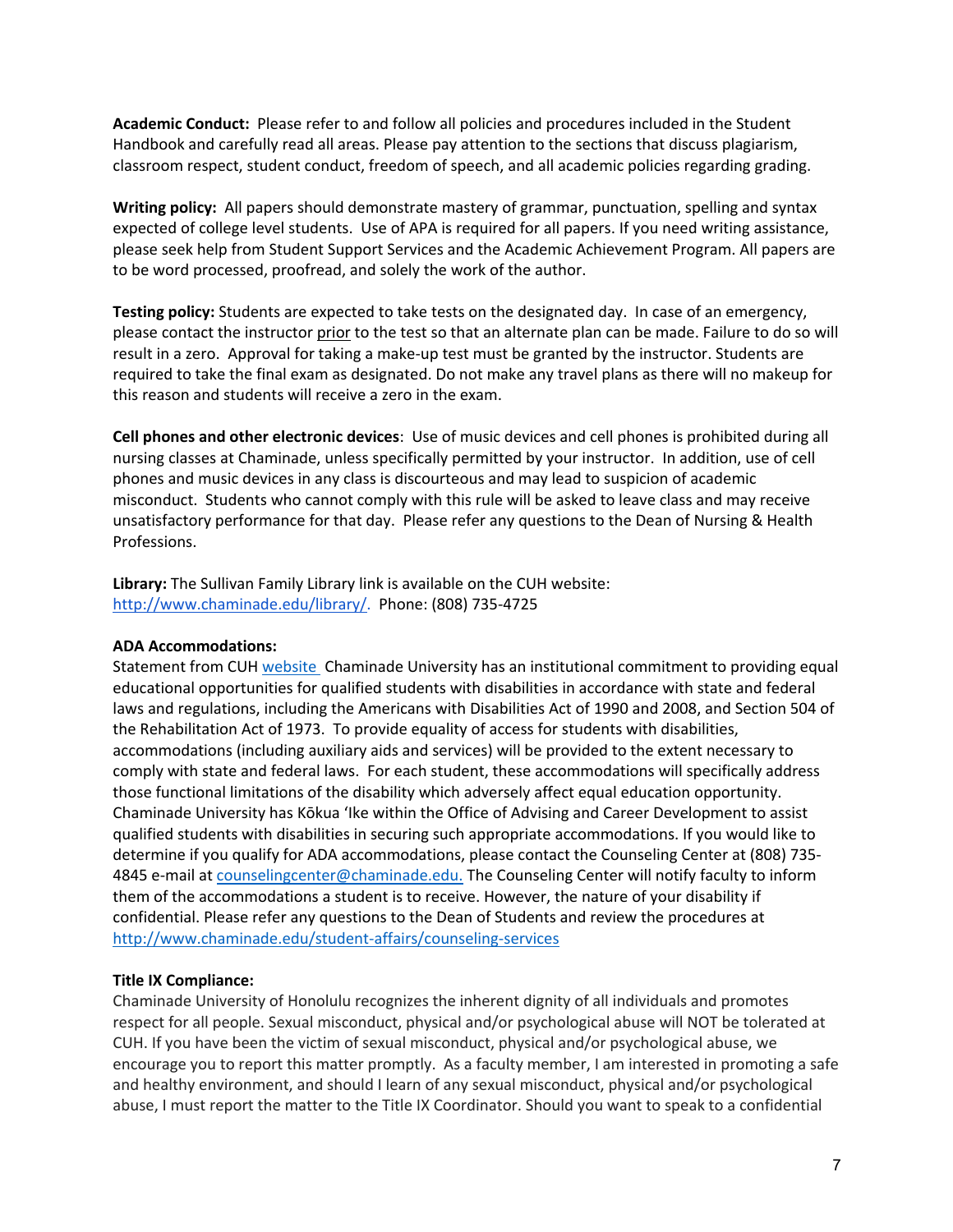source you may contact the following: Chaminade Counseling Center at 808 735-4845. Any priest serving as a sacramental confessor or any ordained religious leader serving in the sacred confidence role.

#### **Compliance information:**

The Compliance website serves as a resource for compliance matters, including Title IX/Nondiscrimination, the Hawaii Post-Secondary Education Authorization Program, and human resource and employment policies. The Executive Director for Compliance and Personnel Services oversees university-wide efforts to meet compliance standards set forth by University policies and Federal and State regulations. Grievances, violations or suspected violations of these policies may be submitted by the complainant or may be submitted anonymously to the Executive Director of Compliance and Personnel Services. Reports of violations or suspected violations will be kept confidential to the extent possible, consistent with the need to conduct an adequate investigation. Mechanisms in which to file a grievance can be found at the following website link: https://compliance.chaminade.edu/resources/

#### *PLEASE NOTE:*

*While every attempt has been made to prepare this syllabus and class schedule in final form, it may be necessary for the course leader to make changes as may be deemed essential to meet the learning outcomes of the course. Students will be notified in writing via Chaminade email of any changes. It is recommended that you check email and course site frequently for announcements. All students will be held responsible to read, understand, and clarify the content within this document.*

#### *Goals*

#### *The goals of the Nursing Program are to:*

1. Provide a 4-year program leading to a baccalaureate degree in nursing, in which students will acquire, the knowledge, skills, and Marianist values necessary for professional nursing practice and leadership in health care.

2. Ensure an educational foundation in the biological, physical and social sciences as well as in the humanities, all of which are essential to professional nursing practice.

3. Foster an attitude of intellectual and critical inquiry that promotes evidence-based practice.

4. Provide an educational experience that emphasizes engagement of students through active learning.

5. Create a collegial environment that fosters professional development of students including life-long learning, scholarship, and leadership.

6. Prepare students for professional nursing roles in a dynamic health care environment.

7. Prepare the student for the National Council Licensure Examination (NCLEX) examination and practice as a professional registered nurse.

8. Provide a foundation for graduate study.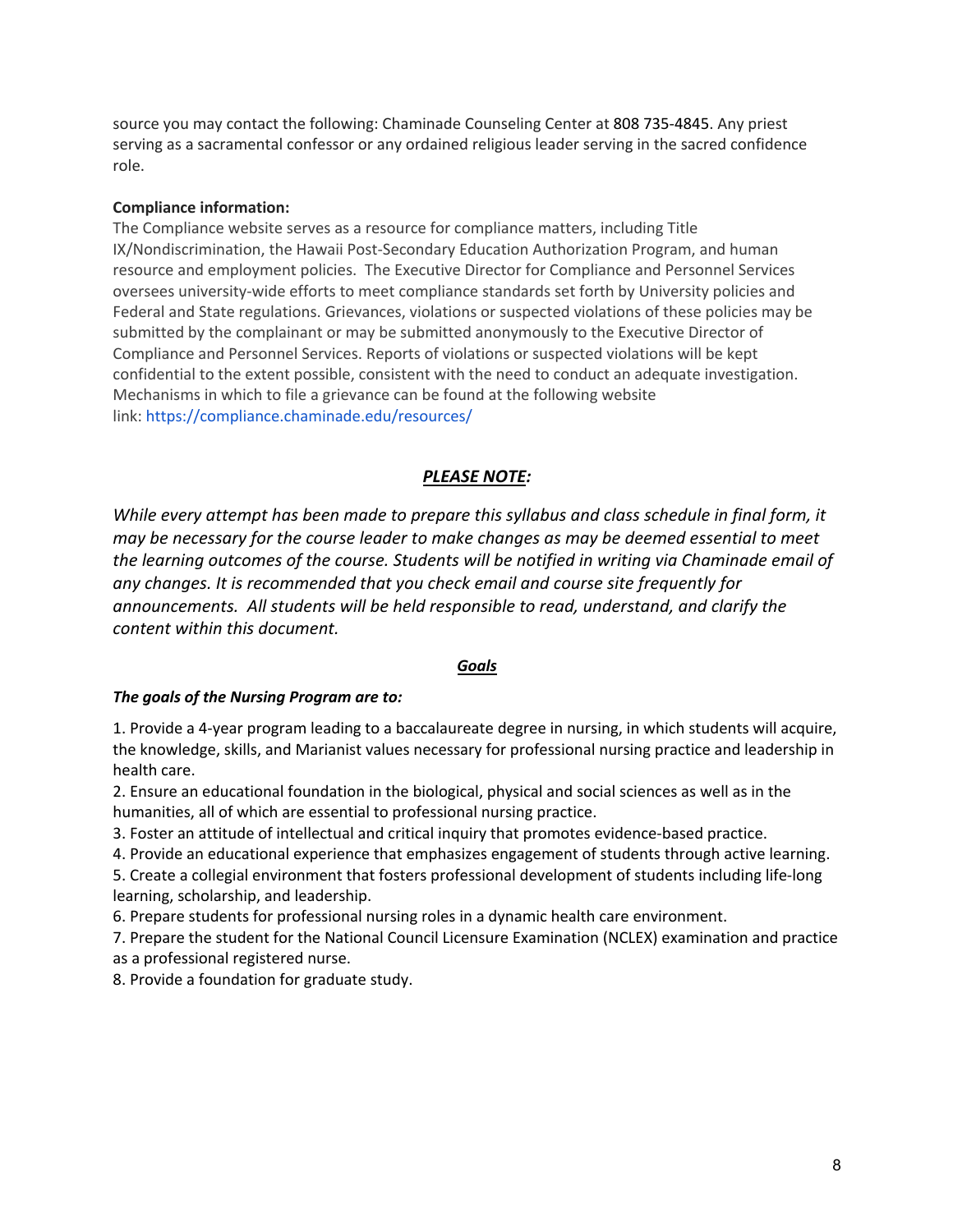# **Course Schedule & Teaching Plan**

*Course content may vary from this outline at the discretion of the instructor to meet the needs of each class. NOTE: Assigned readings, pre-assigned modules, and Study Plan content are to be completed prior to class. Refer to course Canvas shell for complete lesson plans.*

| <b>WEEK</b>     | <b>FOCUS</b>                                                                                                                                                                                                                                                                                                                                                                                                      | <b>ASSIGNMENTS</b>                                                                           |
|-----------------|-------------------------------------------------------------------------------------------------------------------------------------------------------------------------------------------------------------------------------------------------------------------------------------------------------------------------------------------------------------------------------------------------------------------|----------------------------------------------------------------------------------------------|
| #1: 5/16 & 5/19 | <b>Review of syllabus</b><br><b>Canvas and ATI review</b><br><b>Portfolio Building</b>                                                                                                                                                                                                                                                                                                                            | <b>ATI RN Nursing Mastery Series</b><br>Nursing Leadership & Management-<br>Chapter 12 and 4 |
|                 | Introduction to Leadership<br><b>Basic Leadership</b><br>✓<br>& Management Concepts<br><b>Professional Responsibilities</b><br><b>Teamwork &amp; Collaboration</b><br>$\checkmark$<br><b>Client Rights</b><br>✓<br>Advocacy<br><b>Informed Consent</b><br>✓<br><b>Advance Directives/Self-</b><br>$\checkmark$<br><b>Determination/Life Planning</b>                                                              |                                                                                              |
| #2: 5/23 & 5/26 | <b>Debate</b><br><b>Managing Client Care &amp;</b><br><b>Facility Protocols</b><br><b>Establishing Priorities</b><br>✓<br><b>Delegation for Effective</b><br>✓<br><b>Outcomes</b><br><b>Quality Improvement</b><br>✓<br>$\checkmark$ Resource Management<br>$\checkmark$ Performance Appraisal, Peer<br><b>Review &amp; Disciplinary Action</b><br><b>Reporting Incidents</b><br>✓<br><b>Case management</b><br>✓ | <b>ATI RN Nursing Mastery Series</b><br>Nursing Leadership & Management -<br>Chapter 125     |